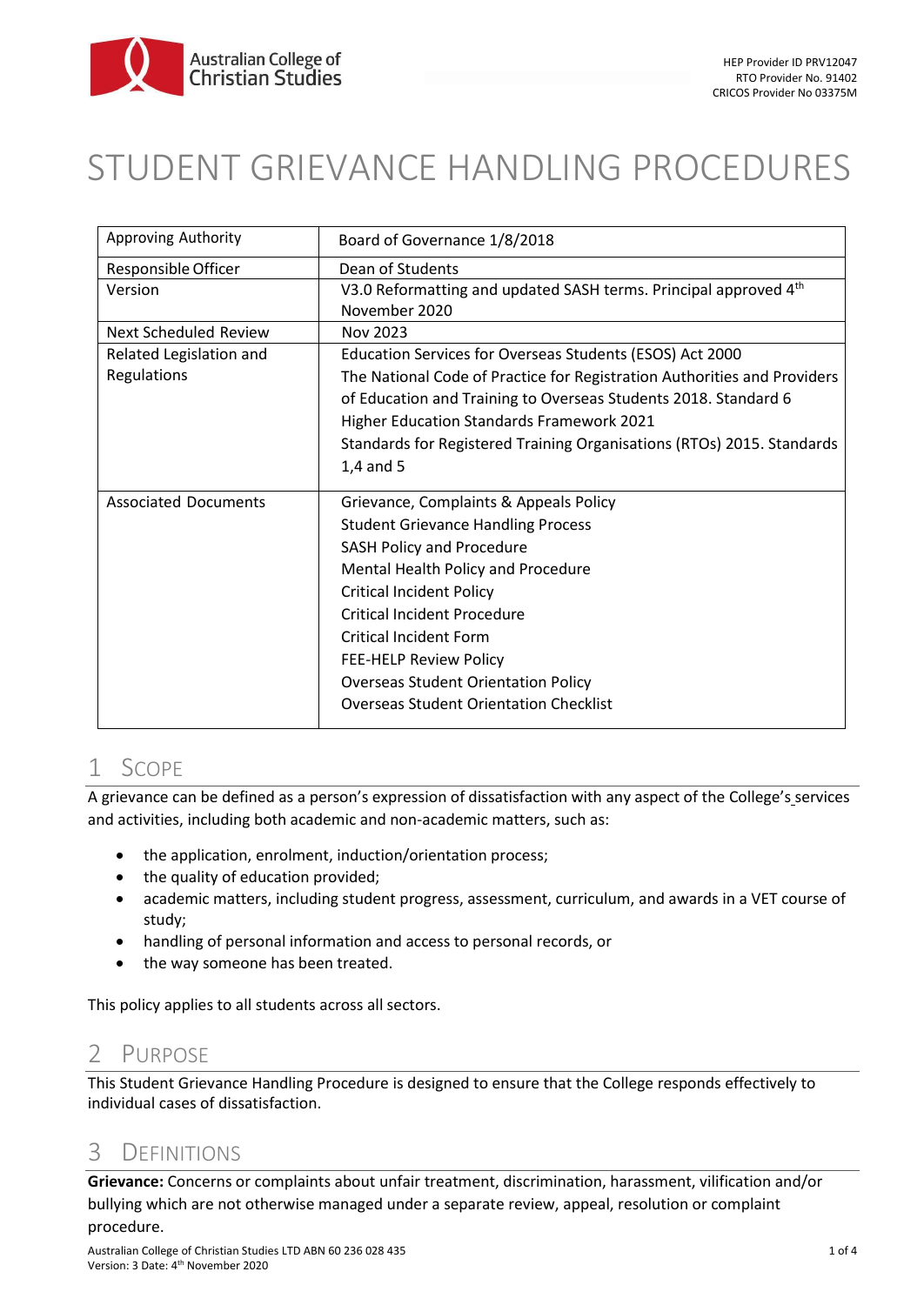

**Harassment:** Unwelcome behaviour that makes a person feel belittled, intimidated, offended or apprehensive, and that a reasonable person, taking into account all the circumstances, would expect to cause offence, intimidation or apprehension.

**Sexual Assault:** Sexual assault occurs when a person is forced, coerced or tricked into sexual acts against their will or without their consent, or if a child or young person under 18 is exposed to sexual activities. Some forms of sexual assault, such as rape, assault of a sexual nature, acts of gross indecency and sexual intercourse without consent, indecent exposure, stalking or unlawful observations and recordings in breach of privacy or obscene communications are also criminal offences and may be reported to the Police as guided by law.

**Sexual Harassment:** Sexual harassment means any unwanted, unwelcome or uninvited behaviour or conduct of a sexual nature, which makes a person feel offended, humiliated and/or intimidated. Sexual harassment includes behaviour that makes the personal environment uncomfortable or threatening in a sexually hostile way. If sexual harassment includes behaviour that causes humiliation, pain, fear or intimidation, it can also amount to sexual assault.

**Mediation:** A process that facilitates dispute resolution in which someone who has mediation skills (usually called a mediator) helps the aggrieved parties reach a joint agreement that suits everyone concerned. He/she is neutral, does not influence the outcome, and helps parties to consider all possible solutions.

**Staff member:** Means all College employees casual, full time and adjunct.

**Student:** Means a person enrolled in the College.

**Code of Conduct**: Is the documented expectations as outlined in the Code of Conduct policy.

**College activity**: Is that which involves staff or students in general operations or representation.

**Counsellor**: Is a trained counsellor who works with students facing personal challenges to empathise, encourage and guide them.

## 4 POLICY/PROCEDURE STATEMENT

The College recognises the duty of care to students, staff and associated persons to resolve grievances respectfully, fairly and promptly. The College accepts the legal responsibility to resolve any issues where unlawful behaviours are alleged.

#### **Access to Grievance Handling Procedures:**

Students have a right to access the Grievance Handling Procedures for academic and non-academic matters without disadvantage, regardless of the nature of the grievance.

#### **Records of Grievances - keeping and access:**

Students who wish to access any records relating to personal grievances are required to notify the Dean of Students and arrange an appointment to view them.

#### **Student Input into Grievance Handling Procedures:**

Students are encouraged to provide formal input and feedback into the College's Grievance Handling Procedures. Such input is particularly welcome and encouraged by students who have utilised and experienced the College's grievance handling process.

#### **ACADEMIC MATTERS**

#### **Dispute notification: assessment tasks:**

Where a grievance relates to a particular assessment task (whether the conduct of the task or mark awarded for the task) within a subject the matter should be raised verbally in the first instance with the lecturer or person coordinating that particular subject as identified on the subject information booklet. If the issue cannot be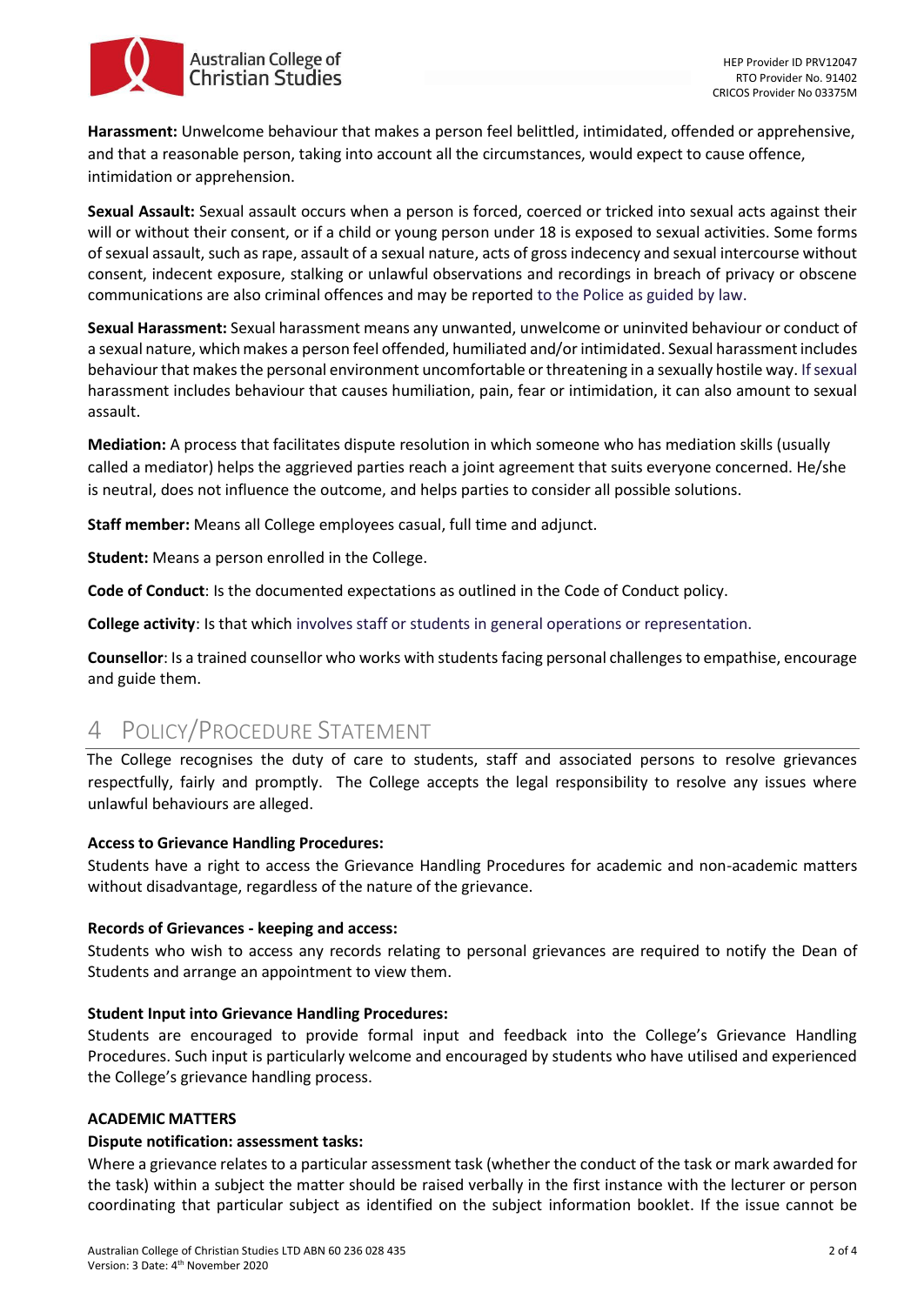

resolved to the satisfaction of the student immediately, he/she is required to lodge a formal notice of grievance, in writing, addressed to the Dean of Students. The basis for the dispute should be clearly stated.

#### **Dispute notification: curriculum and/or student progress:**

Where a grievance relates to curriculum and/or student progress, the matter should be raised verbally in the first instance with the Dean of Students. If the issue cannot be resolved to the satisfaction of the student immediately, he/she is required to lodge a formal notice of grievance in writing, addressed to the Dean of Students. The basis for the grievance should be clearly stated.

#### **Dispute on Fees and FEE-HELP**

Any grievance or disputes relating to student fees or FEE-HELP will be resolved as per the FEE-HELP review policy.

#### **NON-ACADEMIC MATTERS**

A non-academic matter includes any matters, concerns or grievances which do not relate to student progress, assessment, curriculum and awards in a course of study and includes grievances in relation to personal information that the College holds in relation to the student or the way they have been treated by another.

#### **Dispute notification:**

A student or intending student who is aggrieved about a non-academic matter is required to raise the issue verbally in the first instance with the Dean of Students. If the issue cannot be resolved to the satisfaction of the student or intending student immediately, he/she is required to lodge a formal notice of grievance in writing, addressed to the Dean of Students, and specifying the reasons for making the request.

#### **Internal review process:**

If, after a formal investigation by the Dean of Students a student or intending student is still aggrieved, a formal internal review of the investigation and recommendation to resolve the grievance may be requested by the student or intending student, in writing, within twenty-eight (28) days of the receipt of the formal recommendation. The request for a review must be addressed to the Principal (the Review Officer) and must specify the reasons for making the request.

Upon receipt of a request for an internal investigation of a grievance, which remains unresolved, the Principal shall acknowledge in writing, receipt of the request for an internal investigation and inform the student of the following information:

- who will be responsible for conducting the investigation;
- that he/she has the right to a personal meeting to present his/her case (verbally and/or in writing) and the name, address and telephone number of the person to contact if a personal meeting is required;
- that he/she has the right to submit addition information in writing, should a personal meeting not be desired; and the name and address of the person to whom the additional information should be submitted;
- the timeframe during which the internal investigation will be conducted, generally within 45 days of receiving the request for an investigation.

The Principal may conduct the review personally or appoint a senior staff representative to conduct the review. The Principal will forward a formal letter to the student advising:

- the outcome of the investigations;
- a recommendation to resolve the grievance;
- the external review process available; and
- that the actions taken to investigate the matter, and the reason(s) and an explanation of the decision taken as part of the procedures will be provided in writing, if requested.